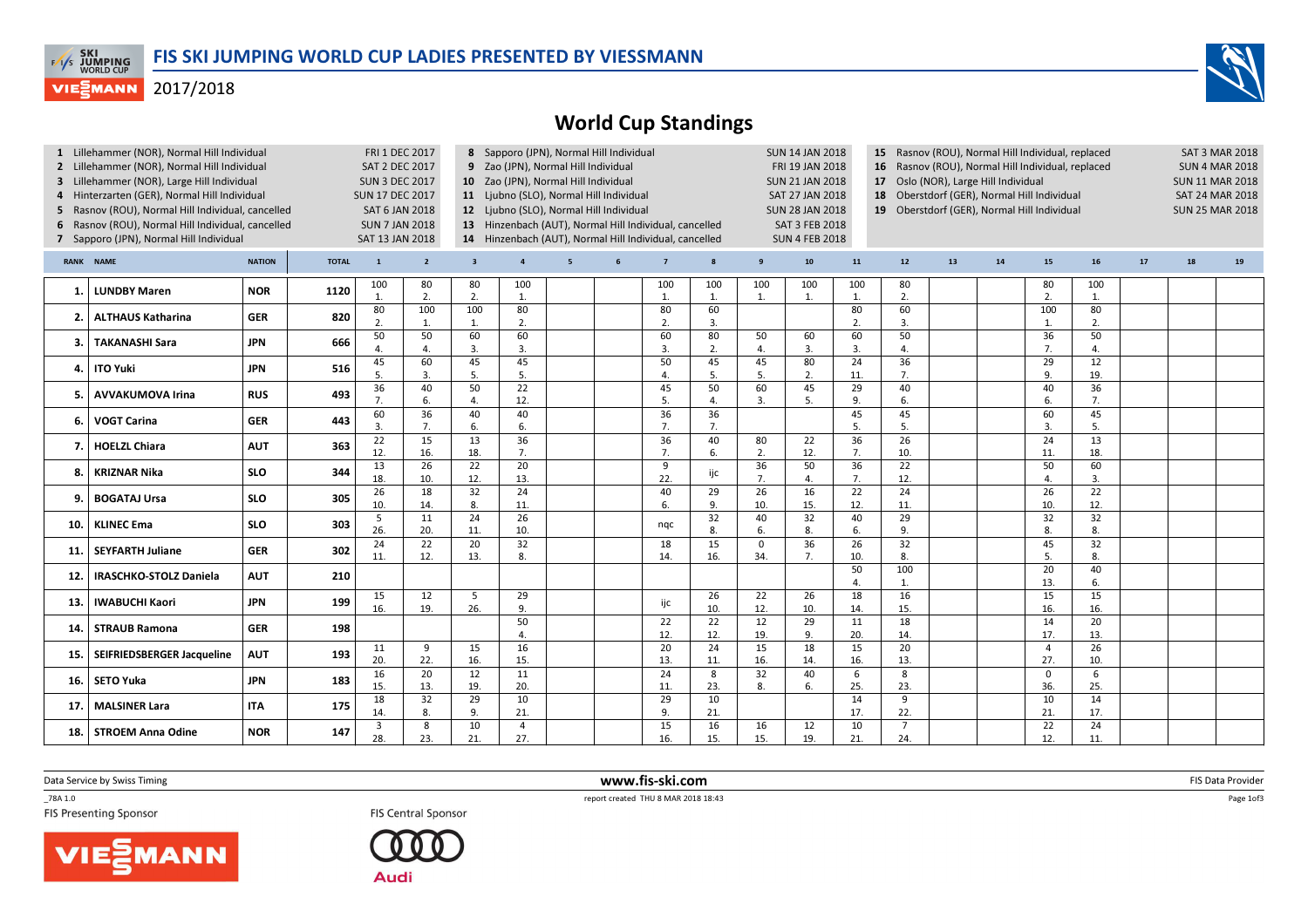

## **VIESMANN** 2017/2018



World Cup Standings

|       | RANK NAME                     | <b>NATION</b> | <b>TOTAL</b> | $\mathbf{1}$           | $\overline{2}$        | $\overline{\mathbf{3}}$        | $\overline{4}$         | 5 <sub>5</sub> | 6 | $\overline{7}$        | 8                     | 9                     | 10                             | 11                    | 12                    | 13 | 14 | 15                    | 16                    | 17 | 18 | 19 |
|-------|-------------------------------|---------------|--------------|------------------------|-----------------------|--------------------------------|------------------------|----------------|---|-----------------------|-----------------------|-----------------------|--------------------------------|-----------------------|-----------------------|----|----|-----------------------|-----------------------|----|----|----|
| 19.   | <b>ROGELJ Spela</b>           | <b>SLO</b>    | 143          | 29<br>9.               | 29<br>9.              | 14<br>17.                      | 12<br>19.              |                |   | $\mathbf 0$<br>31.    | 0<br>32.              | 24<br>11.             | $\overline{\mathbf{3}}$<br>28. | 20<br>13.             | 12<br>19.             |    |    |                       |                       |    |    |    |
|       | 20. OPSETH Silje              | <b>NOR</b>    | 127          | 6<br>25.               | 10<br>21.             | 11<br>20.                      | 5<br>26.               |                |   | ngc                   | 14<br>17.             | 14<br>17.             | 11<br>20.                      | 13<br>18.             | 14<br>17.             |    |    | 18<br>14              | 11<br>20.             |    |    |    |
| 21. l | <b>MALSINER Manuela</b>       | <b>ITA</b>    | 123          | $\overline{14}$<br>17. | 14<br>17.             | 16<br>15.                      | 18<br>14.              |                |   |                       |                       | 29<br>9.              | 0<br>34.                       | 16<br>15.             | 12<br>19.             |    |    | $\overline{3}$<br>28. | 1<br>30.              |    |    |    |
| 22.1  | <b>WUERTH Svenja</b>          | <b>GER</b>    | 121          | 40<br>6.               | 45<br>5.              | 36<br>7.                       |                        |                |   |                       |                       |                       |                                |                       |                       |    |    |                       |                       |    |    |    |
| 23.1  | <b>ERNST Gianina</b>          | <b>GER</b>    | 114          | 32<br>8.               | 18<br>14.             | $\overline{\mathbf{3}}$<br>28. | 15<br>16.              |                |   | 14<br>17.             | 13<br>18.             | 6<br>25.              | 13<br>18.                      | $\mathbf{0}$<br>31.   | $\mathbf 0$<br>34.    |    |    | $\mathbf 0$<br>38.    | 0<br>37.              |    |    |    |
|       | 24. CHANG Xinyue              | <b>CHN</b>    | 99           | $\overline{4}$<br>27.  | 5<br>26.              | 8<br>23.                       | 1<br>30.               |                |   | 26<br>10.             | 20<br>13.             | 20<br>13.             | 15<br>16.                      |                       |                       |    |    |                       |                       |    |    |    |
| 24.   | <b>TIKHONOVA Sofia</b>        | <b>RUS</b>    | 99           | 8<br>23.               | $\overline{2}$<br>29. | 6<br>25.                       | 0<br>33.               |                |   | 13<br>18.             | 18<br>14.             | 11<br>20.             | 14<br>17.                      | $\overline{3}$<br>28. | 10<br>21.             |    |    | 10<br>21.             | $\overline{4}$<br>27. |    |    |    |
| 26.   | <b>LEMARE Lea</b>             | <b>FRA</b>    | 89           | 20<br>13.              | 13<br>18.             | 26<br>10.                      | 9<br>22.               |                |   |                       |                       |                       |                                | 8<br>23.              | 6<br>25.              |    |    | $\overline{2}$<br>29. | 5<br>26.              |    |    |    |
| 27.1  | <b>KYKKAENEN Julia</b>        | <b>FIN</b>    | 88           | 9<br>22.               | $\overline{4}$<br>27. | $\overline{4}$<br>27.          | $7\overline{ }$<br>24. |                |   | $\overline{7}$<br>24. | 12<br>19.             | 13<br>18.             | 5<br>26.                       | 9<br>22.              | $\mathbf 0$<br>31.    |    |    | 16<br>15.             | $\overline{2}$<br>29. |    |    |    |
| 28.   | <b>BARANNIKOVA Anastasiya</b> | <b>RUS</b>    | 83           | $\mathbf 0$<br>38.     | nqc                   |                                | 6<br>25.               |                |   | 10<br>21.             | $\overline{4}$<br>27. | 8<br>23.              | 20<br>13.                      | 0<br>33.              | 13<br>18.             |    |    | 6<br>25.              | 16<br>15.             |    |    |    |
| 29.   | <b>HARALAMBIE Daniela</b>     | <b>ROU</b>    | 73           | 11<br>20.              | $\overline{7}$<br>24. | $\overline{7}$<br>24.          | $\overline{2}$<br>29.  |                |   | 12<br>19.             | 9<br>22.              | 0<br>32.              | 24<br>11.                      | nqc                   |                       |    |    | 1<br>30.              | 0<br>33.              |    |    |    |
| 30.   | <b>MORAT Lucile</b>           | <b>FRA</b>    | 69           | ijc                    | 24<br>11.             | 18<br>14.                      | 14<br>17.              |                |   |                       |                       |                       |                                |                       |                       |    |    | 13<br>18.             | $\mathbf 0$<br>31.    |    |    |    |
| 31.1  | <b>CLAIR Julia</b>            | <b>FRA</b>    | 54           | 12<br>19.              | 1<br>30.              | $\overline{2}$<br>29.          | 13<br>18.              |                |   | ngc                   | ngc                   | nqc                   | 0<br>35.                       | 5<br>26.              | ngc                   |    |    | 11<br>20.             | 10<br>21.             |    |    |    |
| 32.   | <b>RUPPRECHT Anna</b>         | <b>GER</b>    | 43           | $\overline{7}$<br>24.  | 6<br>25.              |                                | nqc                    |                |   |                       |                       | 9<br>22.              | $\overline{2}$<br>29.          |                       |                       |    |    | 12<br>19.             | $\overline{7}$<br>24. |    |    |    |
| 33.1  | <b>RUNGGALDIER Elena</b>      | <b>ITA</b>    | 41           | $\mathbf 0$<br>31      | nqc                   |                                | $\overline{4}$<br>27.  |                |   | $\mathbf 0$<br>32.    | $\overline{7}$<br>24. | 18<br>14.             | $\overline{7}$<br>24.          | $\mathbf{0}$<br>32.   | 5<br>26.              |    |    | $\mathbf 0$<br>40.    | $\mathbf 0$<br>36.    |    |    |    |
| 34.   | <b>BARANTCEVA Aleksandra</b>  | <b>RUS</b>    | 37           | $\overline{2}$<br>29.  | 0<br>35.              |                                |                        |                |   |                       |                       |                       |                                | 12<br>19.             | 15<br>16.             |    |    | $\mathbf 0$<br>34.    | 8<br>23.              |    |    |    |
| 35.   | VTIC Maja                     | <b>SLO</b>    | 34           | $\mathbf 0$<br>32.     | 3<br>28.              | 9<br>22.                       | ngc                    |                |   | 5<br>26.              | 0<br>34.              | $\overline{3}$<br>28. | $\mathbf 0$<br>31.             | $\overline{7}$<br>24. | $\mathbf 0$<br>32.    |    |    | $\overline{7}$<br>24. | 0<br>35.              |    |    |    |
| 36.   | <b>GOERLICH Luisa</b>         | <b>GER</b>    | 32           |                        |                       |                                | 8<br>23.               |                |   | 11<br>20.             | nqc                   | 5<br>26.              | 6<br>25.                       | 0<br>38.              | $\overline{2}$<br>29. |    |    |                       |                       |    |    |    |
| 37.   | <b>BRECL Jerneja</b>          | <b>SLO</b>    | 30           |                        |                       |                                |                        |                |   |                       |                       |                       |                                | $\overline{4}$<br>27. | ngc                   |    |    | 8<br>23.              | 18<br>14.             |    |    |    |
| 38.   | <b>IWASA Haruka</b>           | <b>JPN</b>    | 27           |                        |                       |                                |                        |                |   | 16<br>15.             | 2<br>29.              | $\overline{4}$<br>27. | 5<br>26.                       |                       |                       |    |    | $\mathbf 0$<br>33.    | 0<br>34.              |    |    |    |
| 39.   | <b>KUSTOVA Alexandra</b>      | <b>RUS</b>    | 24           | 0<br>35.               | 0<br>33.              |                                | 0<br>31.               |                |   | $\mathbf 0$<br>35.    | 11<br>20.             | nqc                   | 9<br>22.                       | $\mathbf 0$<br>34.    | $\overline{a}$<br>27. |    |    | $\mathbf 0$<br>32.    | 0<br>39.              |    |    |    |
|       | 40. LI Xueyao                 | <b>CHN</b>    | 22           | nqc                    | 0<br>38.              |                                | $\mathbf 0$<br>34.     |                |   | 6<br>25.              | 5<br>26.              | $\overline{7}$<br>24. | 0<br>32.                       | $\mathbf{1}$<br>30.   | 3<br>28.              |    |    |                       |                       |    |    |    |

Data Service by Swiss Timing

\_78A 1.0

**FIS Central Sponsor** 

VIESMANN



 www.fis-ski.comTES Central Sponsor FIS Central Sponsor FIS Central Sponsor FIS Presenting Sponsor FIS Presenting Sponsor

m FIS Data Provider<br>Particular and the contract of the contract of the contract of the contract of the contract of the contract of<br>Particular and the contract of the contract of the contract of the contract of the contract

Page 2of3